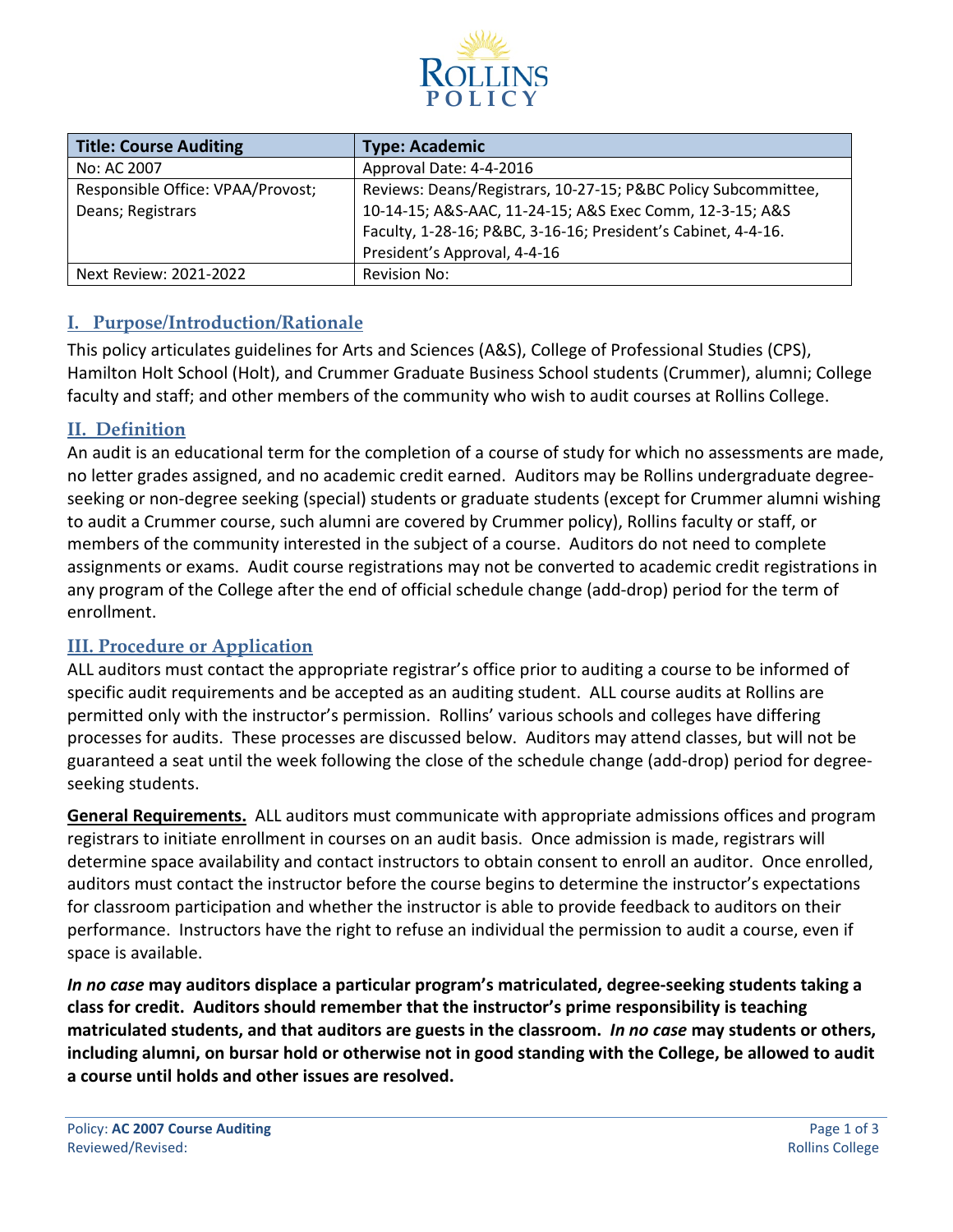**A&S|CPS**. A&S|CPS courses may be audited by full-time A&S|CPS students, persons with special student status (part-time students), or College faculty and staff, based on space availability and instructor approval. All auditors are responsible for any course fees or books, including fees associated with music courses/applied music (private lessons).

Full-time A&S|CPS students and College faculty or staff, are not charged extra tuition or matriculation fees; part-time students and non-students (members of the community) will be charged a nominal matriculation fee per course audited as determined by the program Dean and Provost in consultation with the President's Cabinet. Degree-seeking students from other programs of the College (e.g., Holt or Crummer) may audit courses on a space-available basis under the guidelines for cross-enrollment articulated in the College catalog and/or handbook of the auditor.

Audited courses will be noted on the academic transcript with the grade "AU." Full-time students not originally enrolled as auditors who wish to change their status to that of auditor must do so in writing before the end of the published schedule change (add-drop) period; they will not receive a tuition discount. Audit course registrations may not be converted to academic credit registrations in any program of the College after the end of official schedule change (add-drop) period for the term of enrollment.

Non-student auditors, College faculty or staff, and members of the community, must seek admission to A&S|CPS by submitting an Auditors Application for Admission to the College's Office of Admissions. Nonstudents, College faculty or staff, and members of the community, may audit a maximum of two courses per term on a space-available basis and must make a formal request for readmission for each consecutive term. Once admitted auditors must complete the College's on-campus Title IX training class and before consulting the Office of Student Records to complete official enrollment(s) and the course instructor to determine classroom expectations.

**Holt**. Degree-seeking Holt students who wish to audit a course may register once the degree-seeking student registration period is complete, provided there are available seats. Audited courses are noted on the academic transcript with the grade of "AU" for "audit" that is assigned during the registration process. All auditors are responsible for any course fees or books, including fees associated with music courses/applied music (private lessons).

Degree-seeking Holt students who register as auditors in Holt will be charged a nominal matriculation fee per course audited as determined by the program Dean and Provost in consultation with the President's Cabinet. Degree-seeking students from other programs of the College (e.g., A&S|CPS or Crummer) may audit courses on a space-available basis at no cost under the guidelines for cross-enrollment articulated in the College catalog and/or handbook.

Non-student auditors, College faculty or staff, and members of the community, must seek admission to Holt, by submitting an Auditors Application for Admission to the Holt School Admissions Office, and completing the College's on-campus Title IX training class. Non-degree seeking students registering to audit courses in Holt will be charged the same nominal matriculation fee per course audited as determined by the program Dean and Provost in consultation with the President's Cabinet. Rollins faculty and staff are not charged for course auditing in Holt, but must complete an Auditor's Application and register as an auditor.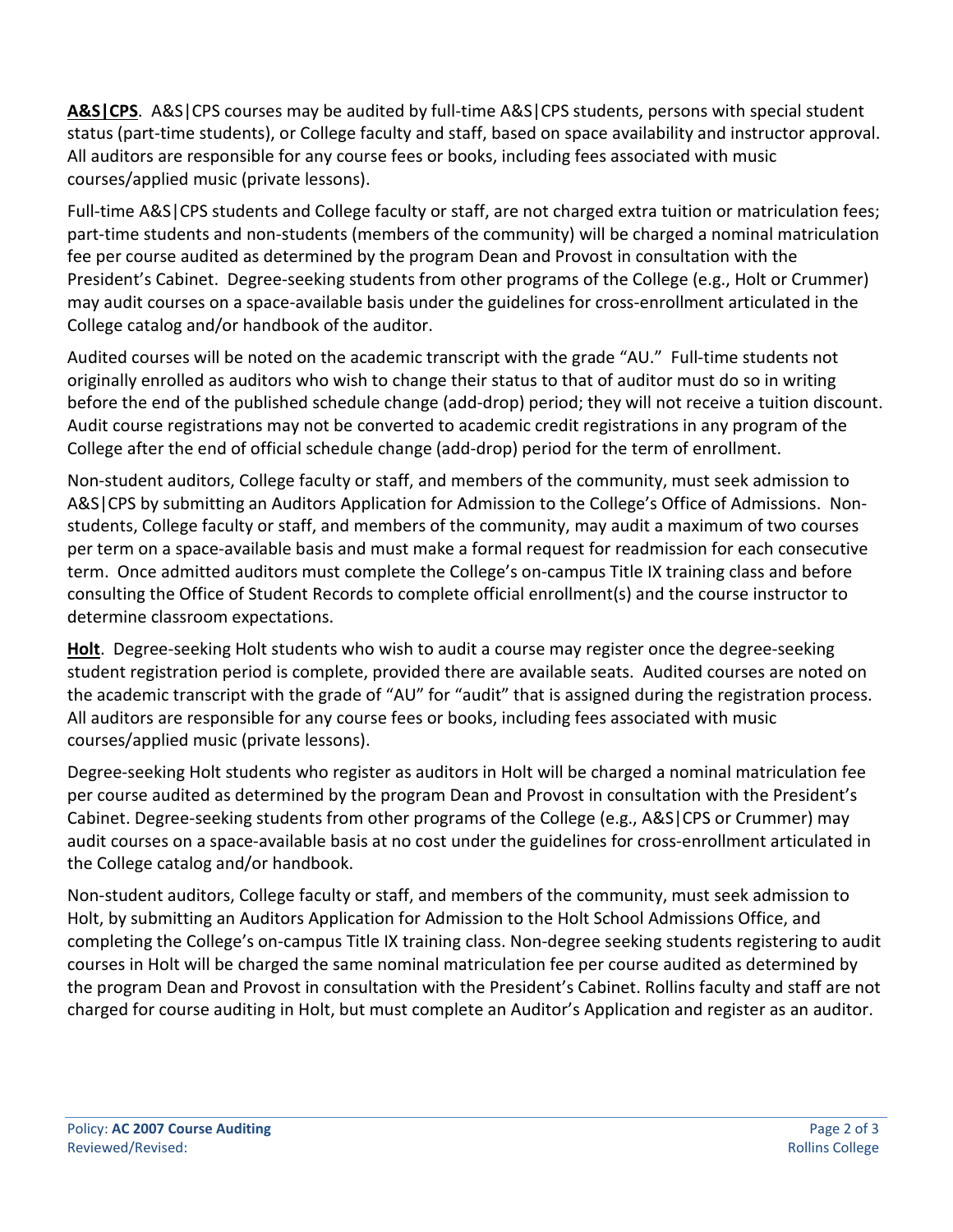Students not originally enrolled as auditors who wish to change their status to that of auditor must do so in writing before the last published date to withdraw without penalty; they will not receive a tuition discount. Audit course registrations may not be converted to academic credit registrations in any program of the College after the end of official schedule change (add-drop) period for the term of enrollment.

**Crummer**: Alumni of the Crummer School of Business may audit courses based on seating availability and prior instructor approval. There is no charge for tuition if alumni choose not to receive credit, but there may be costs associated with books and fees.

# **IV. Related Policies or Applicable Publications**

- Rollins College Policy HR 7370 *Tuition Remission for Faculty and Staff*: [http://www.rollins.edu/human](http://www.rollins.edu/human-resources/documents/policies/benefits/tuition-remission-for-faculty-and-staff-hr7370.pdf)[resources/documents/policies/benefits/tuition-remission-for-faculty-and-staff-hr7370.pdf.](http://www.rollins.edu/human-resources/documents/policies/benefits/tuition-remission-for-faculty-and-staff-hr7370.pdf)
- Rollins College Policy 300.80.1 *Tuition Remission for Dependents of Faculty and Staff*: [http://www.rollins.edu/human-resources/documents/policies/benefits/tuition-remission-for](http://www.rollins.edu/human-resources/documents/policies/benefits/tuition-remission-for-dependents-of-faculty-staff-300801.pdf)[dependents-of-faculty-staff-300801.pdf.](http://www.rollins.edu/human-resources/documents/policies/benefits/tuition-remission-for-dependents-of-faculty-staff-300801.pdf)
- *Crummer Graduate School of Business Courses for Life Policy:* [http://www.rollins.edu/business/why](http://www.rollins.edu/business/why-rollins/courses-for-life.html)[rollins/courses-for-life.html](http://www.rollins.edu/business/why-rollins/courses-for-life.html)*.*
- **V. Appendices/Supplemental Materials** *Not Applicable*.
- **VI. Rationale for Revision** *Not Applicable*.